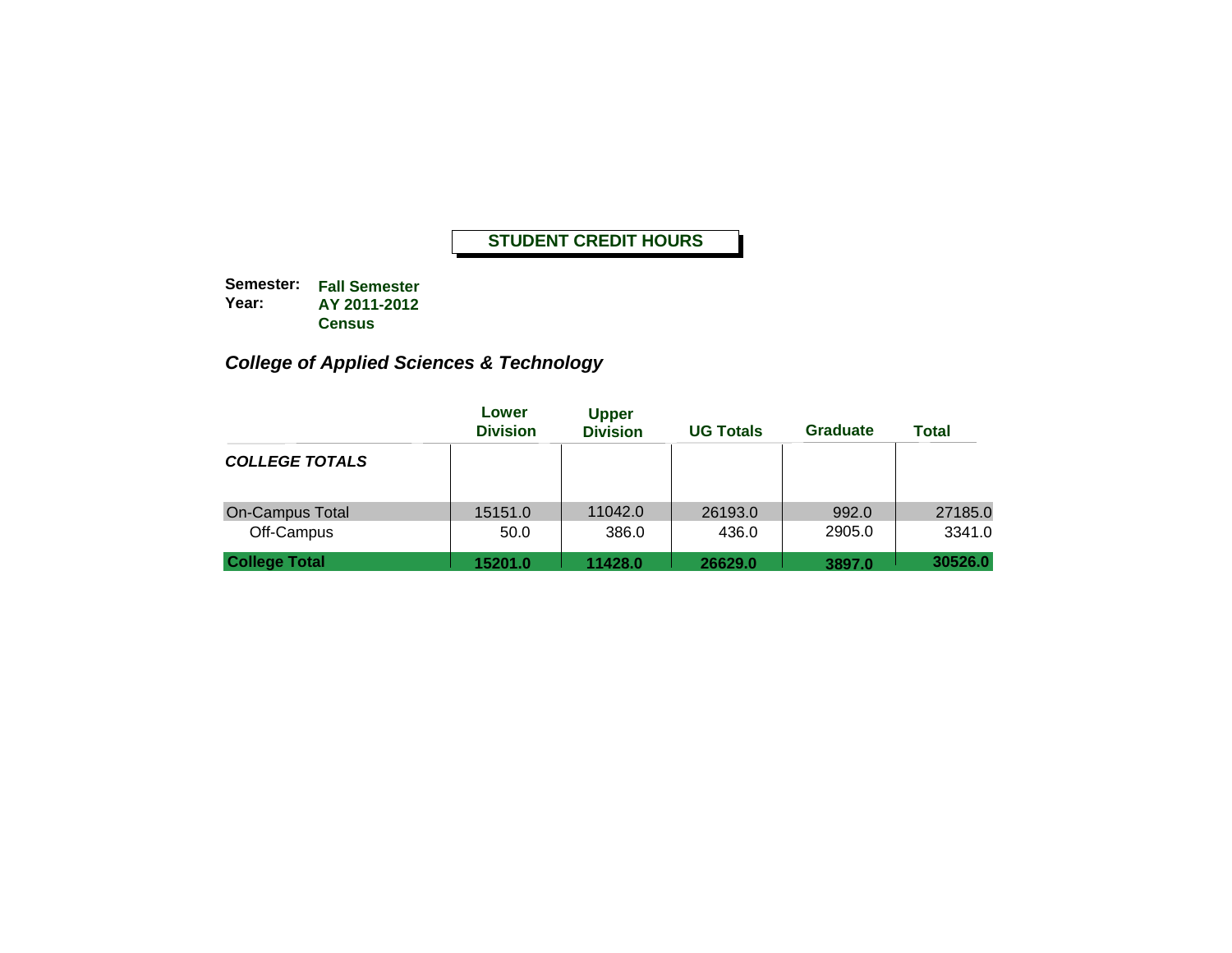**Semester: Fall Semester Year: AY 2011-2012 Census**

# *College of Architecture & Planning*

|                                      | Lower<br><b>Division</b> | <b>Upper</b><br><b>Division</b> | <b>UG Totals</b> | <b>Graduate</b> | <b>Total</b>   |
|--------------------------------------|--------------------------|---------------------------------|------------------|-----------------|----------------|
| <b>COLLEGE TOTALS</b>                |                          |                                 |                  |                 |                |
| <b>On-Campus Total</b><br>Off-Campus | 2871.0<br>0.0            | 3140.0<br>0.0                   | 6011.0<br>0.0    | 1680.0<br>96.0  | 7691.0<br>96.0 |
| <b>College Total</b>                 | 2871.0                   | 3140.0                          | 6011.0           | 1776.0          | 7787.0         |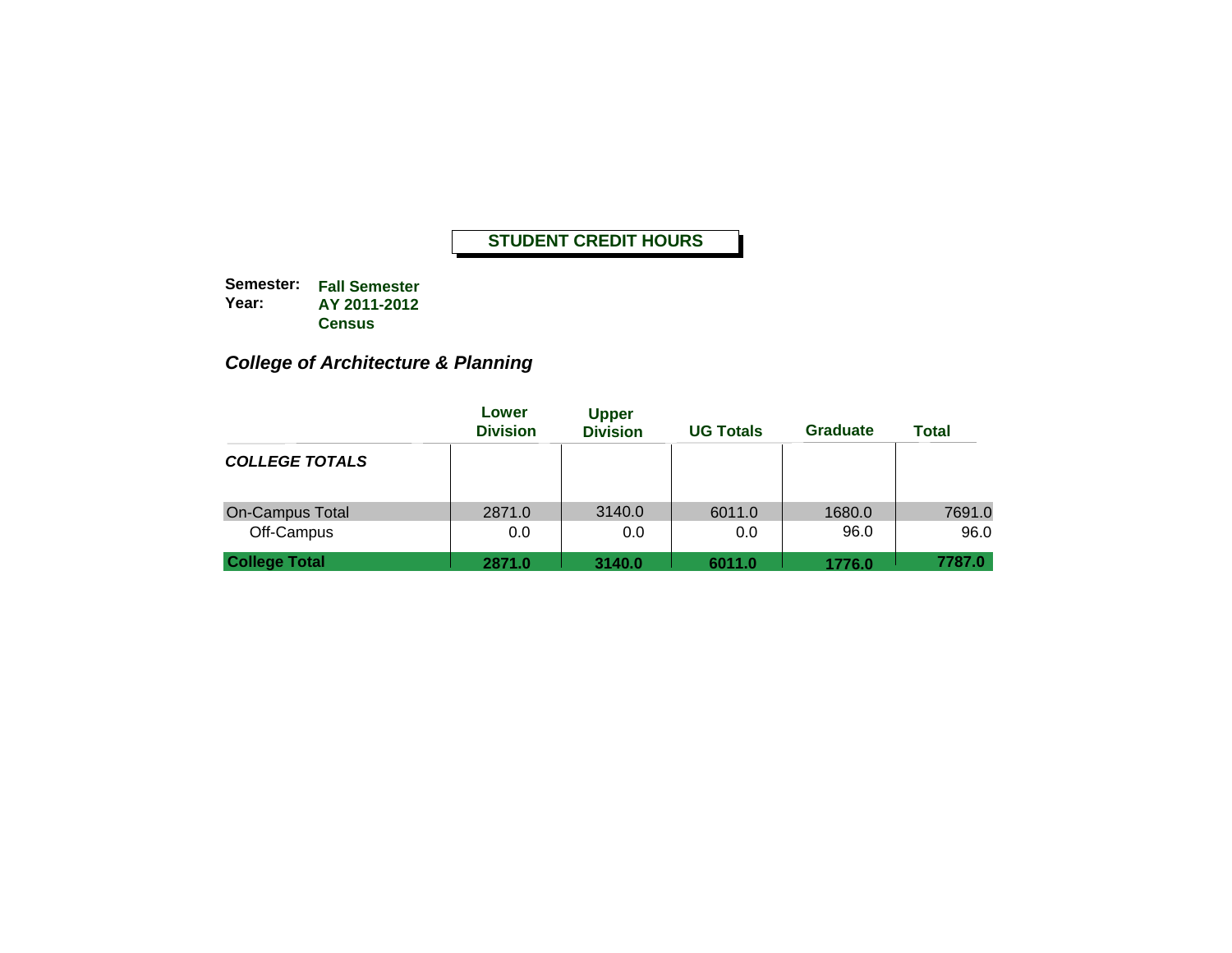**Semester: Fall Semester Year: AY 2011-2012 Census**

*College of Business*

|                                      | Lower<br><b>Division</b> | <b>Upper</b><br><b>Division</b> | <b>UG Totals</b>  | <b>Graduate</b> | <b>Total</b>      |
|--------------------------------------|--------------------------|---------------------------------|-------------------|-----------------|-------------------|
| <b>COLLEGE TOTALS</b>                |                          |                                 |                   |                 |                   |
| <b>On-Campus Total</b><br>Off-Campus | 16501.0<br>1260.0        | 11427.0<br>288.0                | 27928.0<br>1548.0 | 720.0<br>1119.0 | 28648.0<br>2667.0 |
| <b>College Total</b>                 | 17761.0                  | 11715.0                         | 29476.0           | 1839.0          | 31315.0           |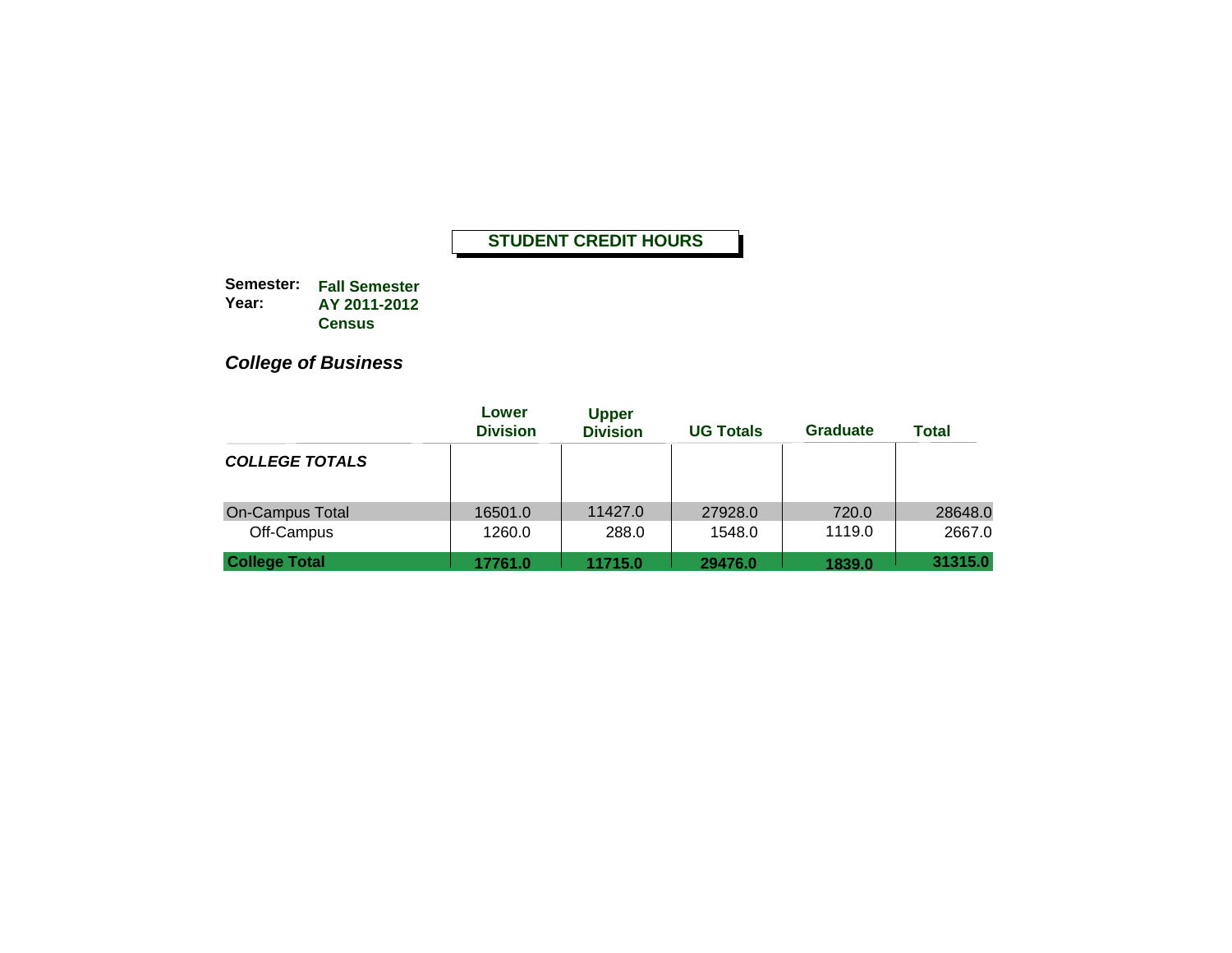**Semester: Fall Semester Year: AY 2011-2012 Census**

# *College of Communication, Information, & Media*

|                                      | Lower<br><b>Division</b> | <b>Upper</b><br><b>Division</b> | <b>UG Totals</b> | <b>Graduate</b> | <b>Total</b>     |
|--------------------------------------|--------------------------|---------------------------------|------------------|-----------------|------------------|
| <b>COLLEGE TOTALS</b>                |                          |                                 |                  |                 |                  |
| <b>On-Campus Total</b><br>Off-Campus | 11153.0<br>87.0          | 7411.0<br>31.0                  | 18564.0<br>118.0 | 1288.0<br>171.0 | 19852.0<br>289.0 |
| <b>College Total</b>                 | 11240.0                  | 7442.0                          | 18682.0          | 1459.0          | 20141.0          |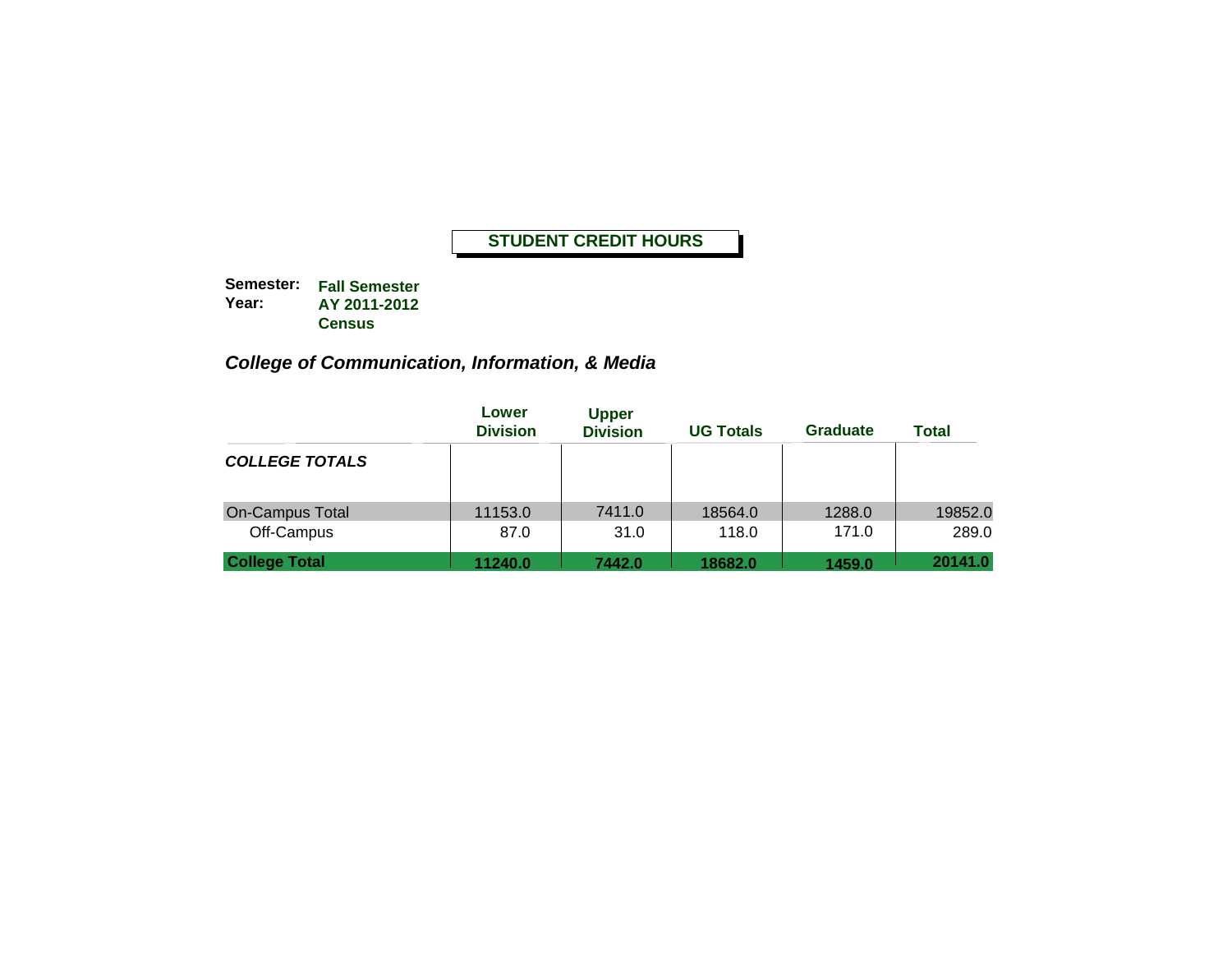**Semester: Fall Semester Year: AY 2011-2012 Census**

*College of Fine Arts*

|                                      | Lower<br><b>Division</b> | <b>Upper</b><br><b>Division</b> | <b>UG Totals</b> | <b>Graduate</b> | <b>Total</b>    |
|--------------------------------------|--------------------------|---------------------------------|------------------|-----------------|-----------------|
| <b>COLLEGE TOTALS</b>                |                          |                                 |                  |                 |                 |
| <b>On-Campus Total</b><br>Off-Campus | 15945.0<br>9.0           | 5531.5<br>16.0                  | 21476.5<br>25.0  | 921.0<br>0.0    | 22397.5<br>25.0 |
| <b>College Total</b>                 | 15954.0                  | 5547.5                          | 21501.5          | 921.0           | 22422.5         |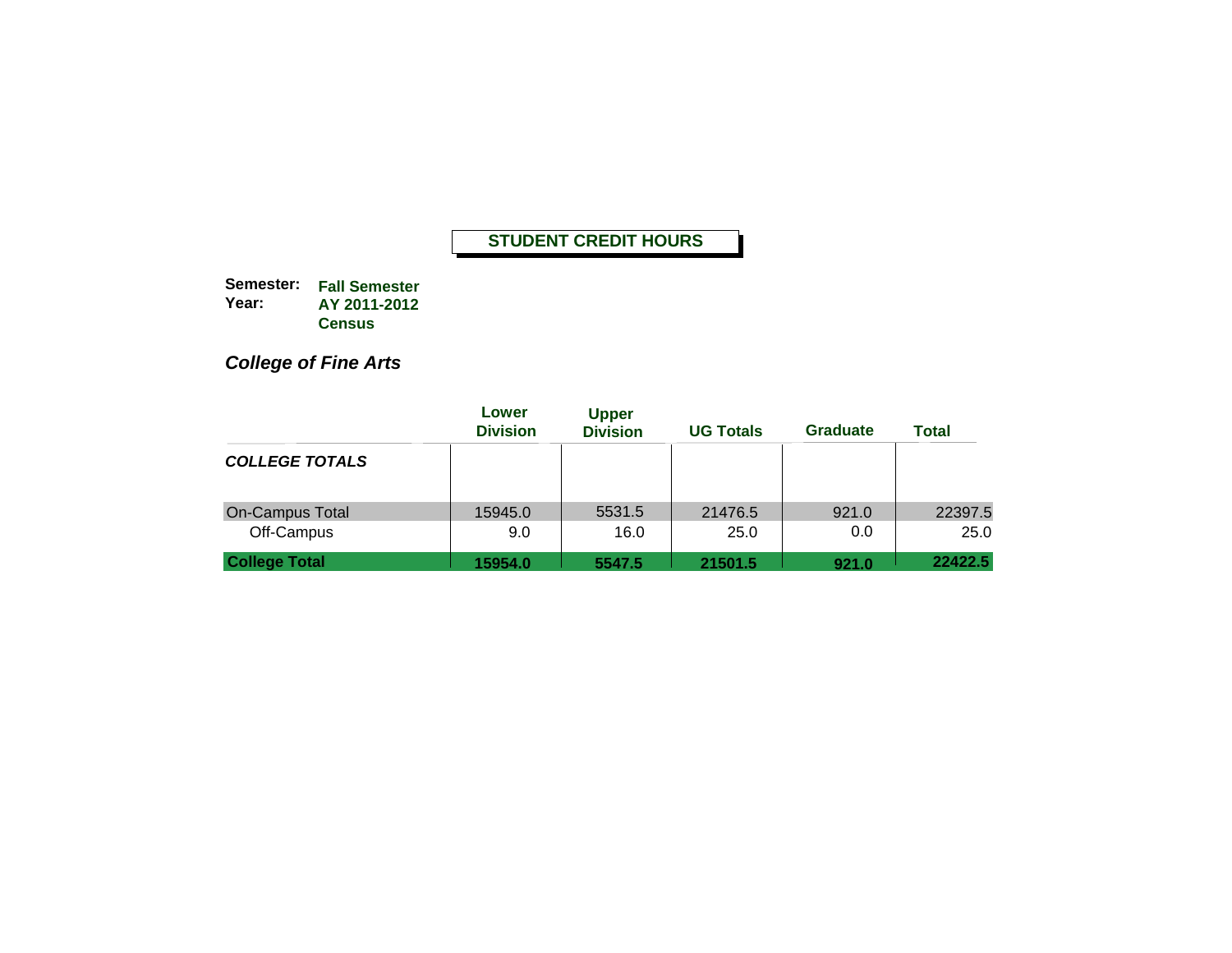**Semester: Fall Semester Year: AY 2011-2012 Census**

# *College of Sciences and Humanities*

|                                      | Lower<br><b>Division</b> | <b>Upper</b><br><b>Division</b> | <b>UG Totals</b>   | Graduate        | Total              |
|--------------------------------------|--------------------------|---------------------------------|--------------------|-----------------|--------------------|
| <b>COLLEGE TOTALS</b>                |                          |                                 |                    |                 |                    |
| <b>On-Campus Total</b><br>Off-Campus | 103899.5<br>4251.0       | 22110.0<br>1237.0               | 126009.5<br>5488.0 | 5370.0<br>209.0 | 131379.5<br>5697.0 |
| <b>College Total</b>                 | 108150.5                 | 23347.0                         | 131497.5           | 5579.0          | 137076.5           |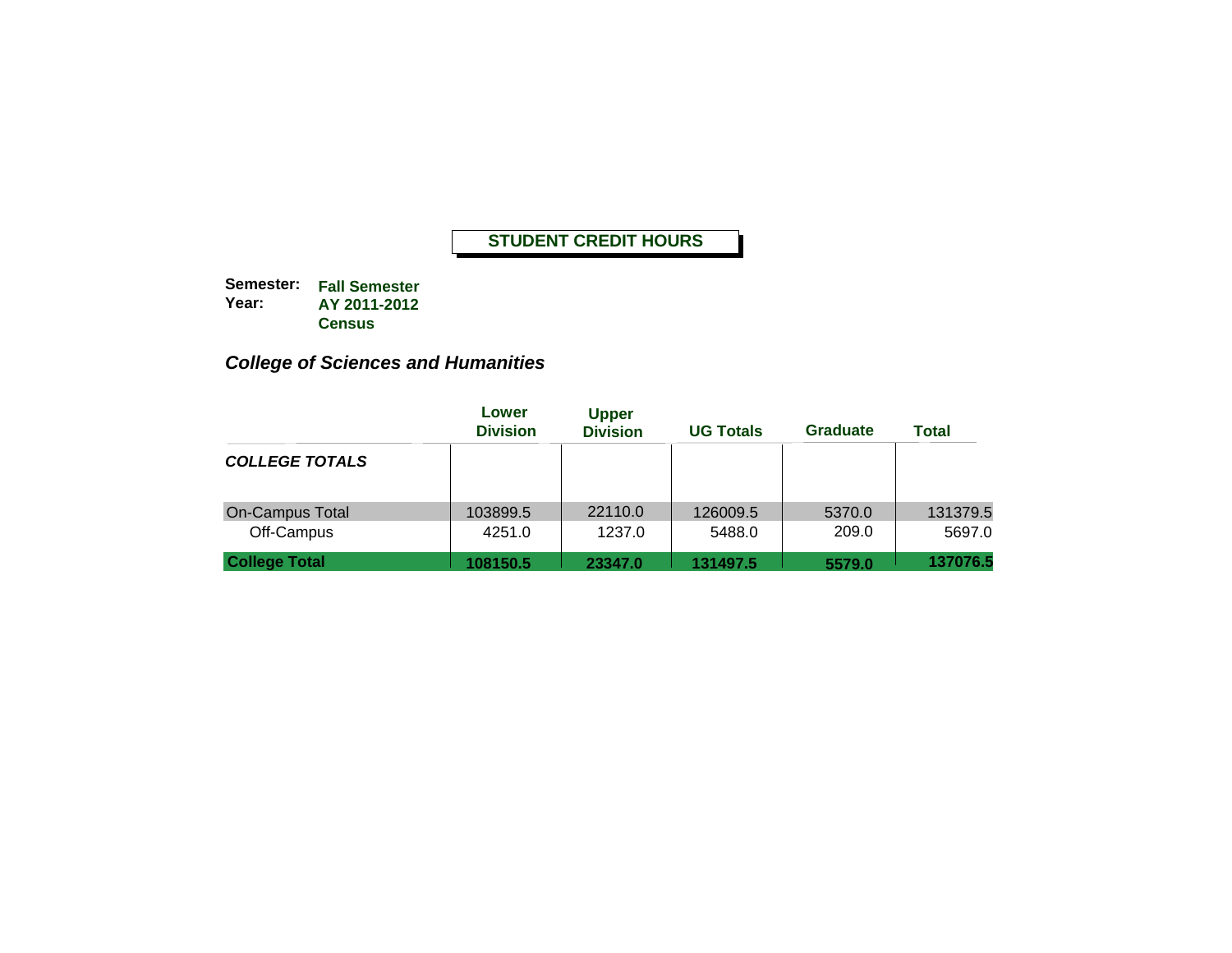**Semester: Fall Semester Year: AY 2011-2012 Census**

*Interdepartmental*

|                                      | Lower<br><b>Division</b> | <b>Upper</b><br><b>Division</b> | <b>UG Totals</b> | <b>Graduate</b> | <b>Total</b>   |
|--------------------------------------|--------------------------|---------------------------------|------------------|-----------------|----------------|
| <b>COLLEGE TOTALS</b>                |                          |                                 |                  |                 |                |
| <b>On-Campus Total</b><br>Off-Campus | 1268.0<br>0.0            | 261.0<br>48.0                   | 1529.0<br>48.0   | 51.0<br>0.0     | 1580.0<br>48.0 |
| <b>College Total</b>                 | 1268.0                   | 309.0                           | 1577.0           | 51.0            | 1628.0         |